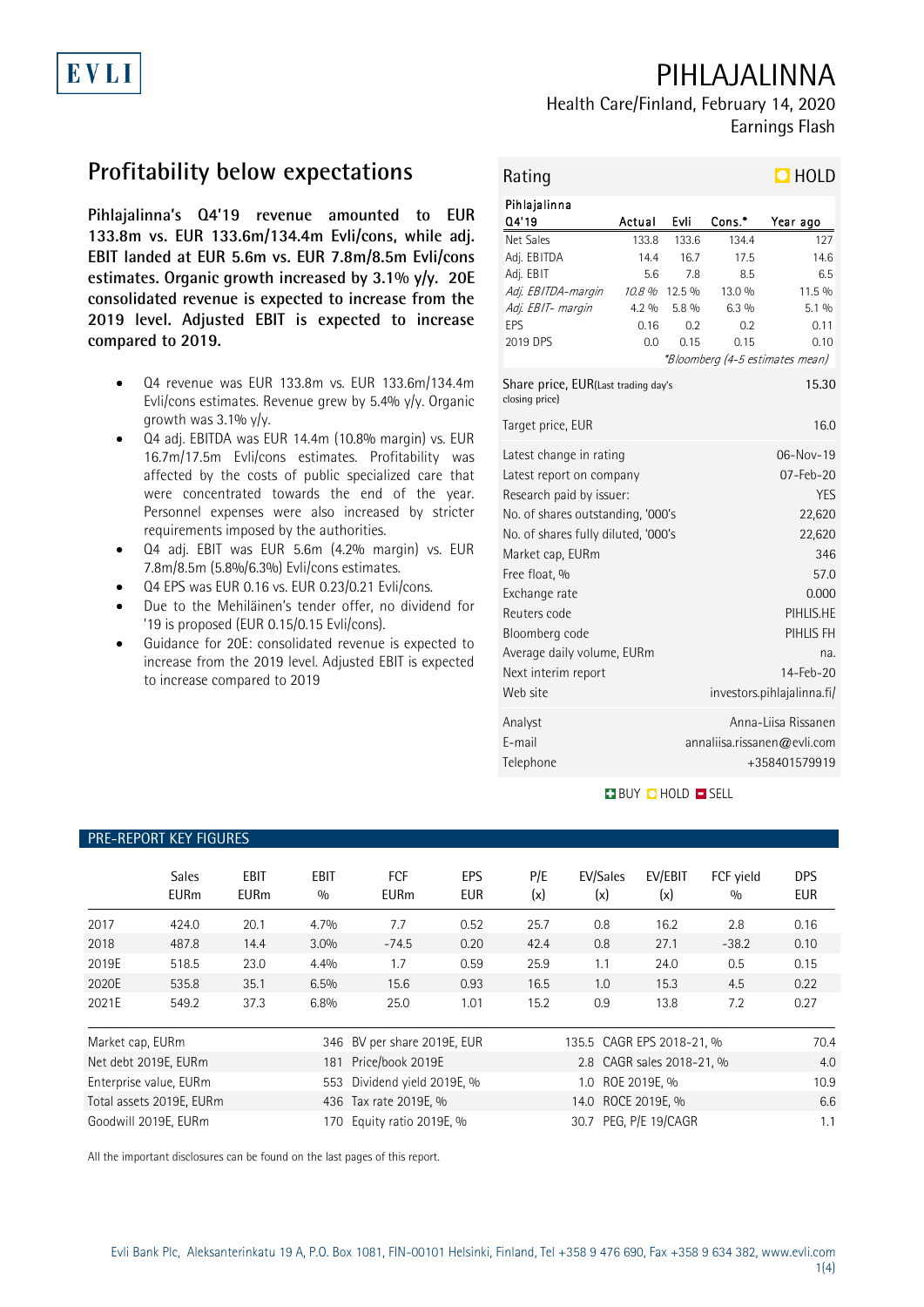#### Important Disclosures

Evli Research Partners Plc ("ERP") uses 12-month target prices. Target prices are defined by utilizing analytical techniques based on financial theory including (but not limited to) discounted cash flow analysis and comparative valuation. The selection of valuation methods depends on different circumstances. Target prices may be altered on the basis of new information coming to light in the underlying company or changes in interest rates, changes in foreign exchange rates, other securities prices or market indices or outlook for the aforementioned factors or other factors that may change the conditions of financial markets. Recommendations and changes by analysts are available at [Analysts' recommendations and ratings revisions](https://research.evli.com/JasperAllModels.action?authParam=key;461&authParam=x;G3rNagWrtf7K&authType=3). Investment recommendations are defined as follows: Target price compared to share price Recommendation<br> $\leq 10\%$  $\langle 5, 10, 10 \rangle$  SELL<br>  $\langle -10, 6, 10 \rangle$  SELL<br>  $\langle 10, 10, 10 \rangle$  $-10 - (+10) \%$  HOLD<br>> 10 % BUY  $> 10\%$ ERP's investment recommendation of the analyzed company is updated at least 2 timer per year. 60% 53% 50% 39% 40% 30%  $20%$ 8% 10% 0% Sell Hold Buy

The graph above shows the distribution of ERP's recommendations of companies under coverage in 1st of February 2019. If recommendation is not given, it is not mentioned here.

#### Name(s) of the analyst(s): Rissanen

This research report has been prepared by Evli Research Partners Plc ("ERP" or "Evli Research"). ERP is a subsidiary of Evli Bank Plc. Production of the investment recommendation has been concluded on [07.02.2020, 7:30]. This report has been published on [14.02.2020, 8:30].

None of the analysts contributing to this report, persons under their guardianship or corporations under their control have a position in the shares of the company or related securities.

The date and time for any price of financial instruments mentioned in the recommendation refer to the previous trading day's closing price(s) unless otherwise stated in the report.

Each analyst responsible for the content of this report assures that the expressed views accurately reflect the personal views of each analyst on the covered companies and securities. Each analyst assures that (s)he has not been, nor are or will be, receiving direct or indirect compensation related to the specific recommendations or views contained in this report.

Companies in the Evli Group, affiliates or staff of companies in the Evli Group, may perform services for, solicit business from, hold long or short positions in, or otherwise be interested in the investments (including derivatives) of any company mentioned in the publication or report.

Neither ERP nor any company within the Evli Group have managed or co-managed a public offering of the company's securities during the last 12 months prior to, received compensation for investment banking services from the company during the last 12 months prior to the publication of the research report.

ERP has signed an agreement with the issuer of the financial instruments mentioned in the recommendation, which includes production of research reports. This assignment has a limited economic and financial impact on ERP and/or Evli. Under the assignment ERP performs services including, but not limited to, arranging investor meetings or –events, investor relations communication advisory and production of research material.

ERP or another company within the Evli Group does not have an agreement with the company to perform market making or liquidity providing services. months prior to, received compensation for investment banking services from the company during the last 12 months prior to the publication of the. For the prevention and avoidance of conflicts of interests with respect to this report, there is an information barrier (Chinese wall) between Investment Research and Corporate Finance units concerning unpublished investment banking services to the company. The remuneration of the analyst(s) is not tied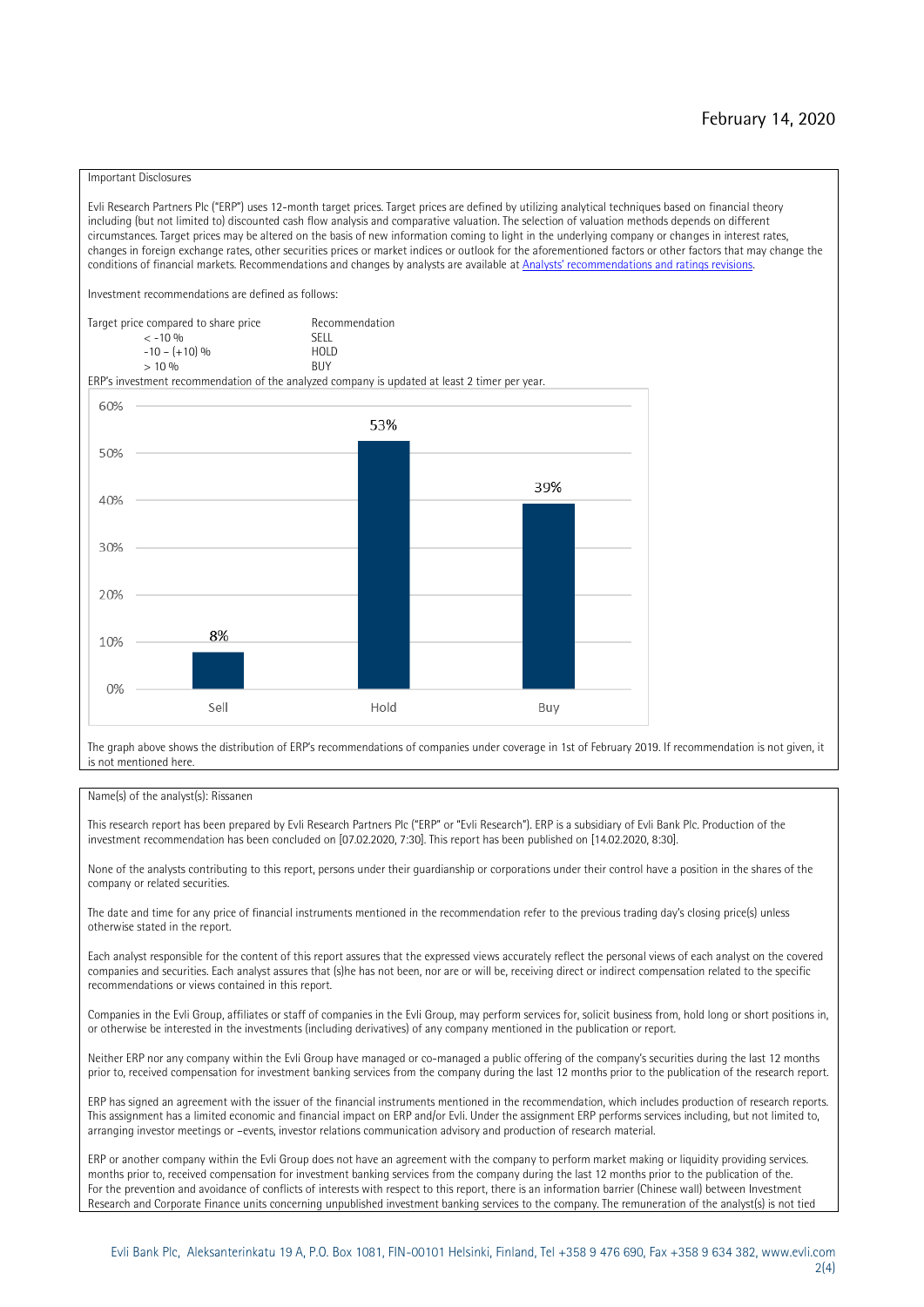directly or indirectly to investment banking transactions or other services performed by Evli Bank Plc or any company within Evli Group.

This report has not been disclosed to the company prior to its dissemination.

This report is provided and intended for informational purposes only and may not be used or considered under any circumstances as an offer to sell or buy any securities or as advice to trade any securities.

This report is based on sources ERP considers to be correct and reliable. The sources include information providers Reuters and Bloomberg, stock-exchange releases from the companies and other company news, Statistics Finland and articles in newspapers and magazines. However, ERP does not guarantee the materialization, correctness, accuracy or completeness of the information, opinions, estimates or forecasts expressed or implied in the report. In addition, circumstantial changes may have an influence on opinions and estimates presented in this report. The opinions and estimates presented are valid at the moment of their publication and they can be changed without a separate announcement. Neither ERP nor any company within the Evli Group are responsible for amending, correcting or updating any information, opinions or estimates contained in this report. Neither ERP nor any company within the Evli Group will compensate any direct or consequential loss caused by or derived from the use of the information represented in this publication.

All information published in this report is for the original recipient's private and internal use only. ERP reserves all rights to the report. No part of this publication may be reproduced or transmitted in any form or by any means, electronic, mechanical, photocopying, recording or otherwise, or stored in any retrieval system of any nature, without the written permission of ERP.

This report or its copy may not be published or distributed in Australia, Canada, Hong Kong, Japan, New Zealand, Singapore or South Africa. The publication or distribution of this report in certain other jurisdictions may also be restricted by law. Persons into whose possession this report comes are required to inform themselves about and to observe any such restrictions.

Evli Bank Plc is not registered as a broker-dealer with the U. S. Securities and Exchange Commission ("SEC"), and it and its analysts are not subject to SEC rules on securities analysts' certification as to the currency of their views reflected in the research report. Evli Bank is not a member of the Financial Industry Regulatory Authority ("FINRA"). It and its securities analysts are not subject to FINRA's rules on Communications with the Public and Research Analysts and Research Reports and the attendant requirements for fairness, balance and disclosure of potential conflicts of interest. This research report is only being offered in U.S. by Auerbach Grayson & Company, LLC (Auerbach Grayson) to Major U.S. Institutional Investors and is not available to, and should not be used by, any U.S. person or entity that is not a Major U.S. Institutional Investor. Auerbach Grayson is a broker-dealer registered with the U.S. Securities and Exchange Commission and is a member of the FINRA. U.S. entities seeking more information about any of the issuers or securities discussed in this report should contact Auerbach Grayson. The securities of non-U.S. issuers may not be registered with or subject to SEC reporting and other requirements.

ERP is not a supervised entity but its parent company Evli Bank Plc is supervised by the Finnish Financial Supervision Authority.